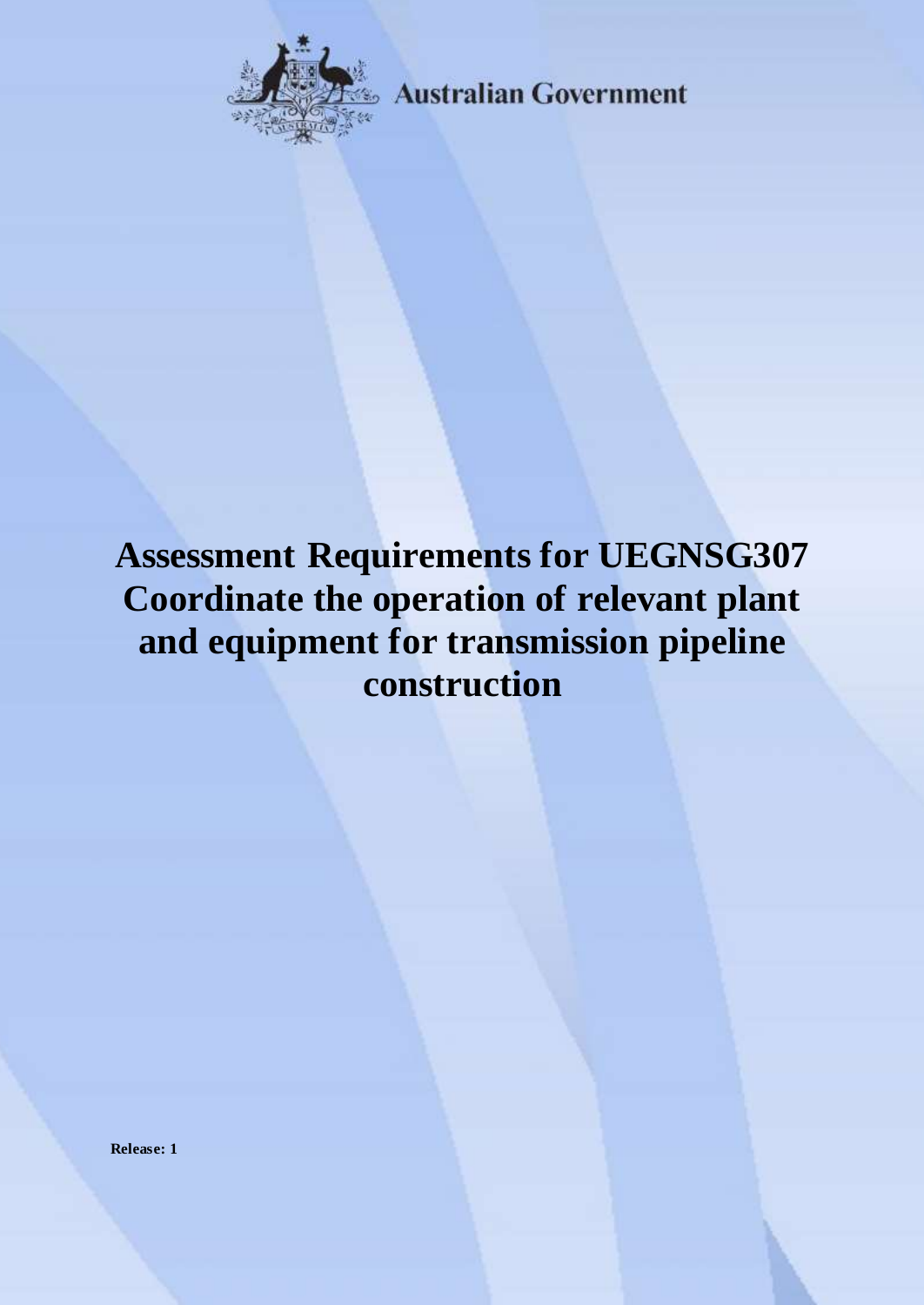## **Assessment Requirements for UEGNSG307 Coordinate the operation of relevant plant and equipment for transmission pipeline construction**

#### **Modification History**

Release 1. This is the first release of this unit of competency in the UEG Gas Industry Training Package.

### **Performance Evidence**

Evidence required to demonstrate competence in this unit must be relevant to and satisfy all of the requirements of the elements and performance criteria on at least two separate occasions and include:

- applying relevant work health and safety (WHS)/occupational health and safety (OHS) requirements, including:
	- correctly selecting and using personal protective equipment (PPE)
	- hazard identification and reporting
	- implementing risk control measures
- communicating with relevant stakeholders
- completing work and relevant documentation, reports, data sheets and records
- complying with permits pertaining to transmission pipeline construction operations
- complying with regulations, industry standards, legislative requirements, codes of practice, manufacturers' recommendations and specifications, and environmental requirements
- complying with relevant cultural and heritage requirements
- coordinating the operation of relevant plant and equipment for transmission pipeline construction
- dealing with and reacting to a variety of contingencies, including rain and transport of plant and equipment
- dealing with unplanned events/situations in accordance with workplace procedures in a manner that minimises risk to personnel and equipment
- following workplace policies and procedures
- inspecting and constructing easements
- isolating work area
- monitoring the effective use of plant and equipment
- obtaining and interpreting relevant plans, drawings and diagrams
- organising equipment according to the needs of the project incorporating environmental/geological constraints
- preparing for transmission pipeline construction
- rehabilitating work site.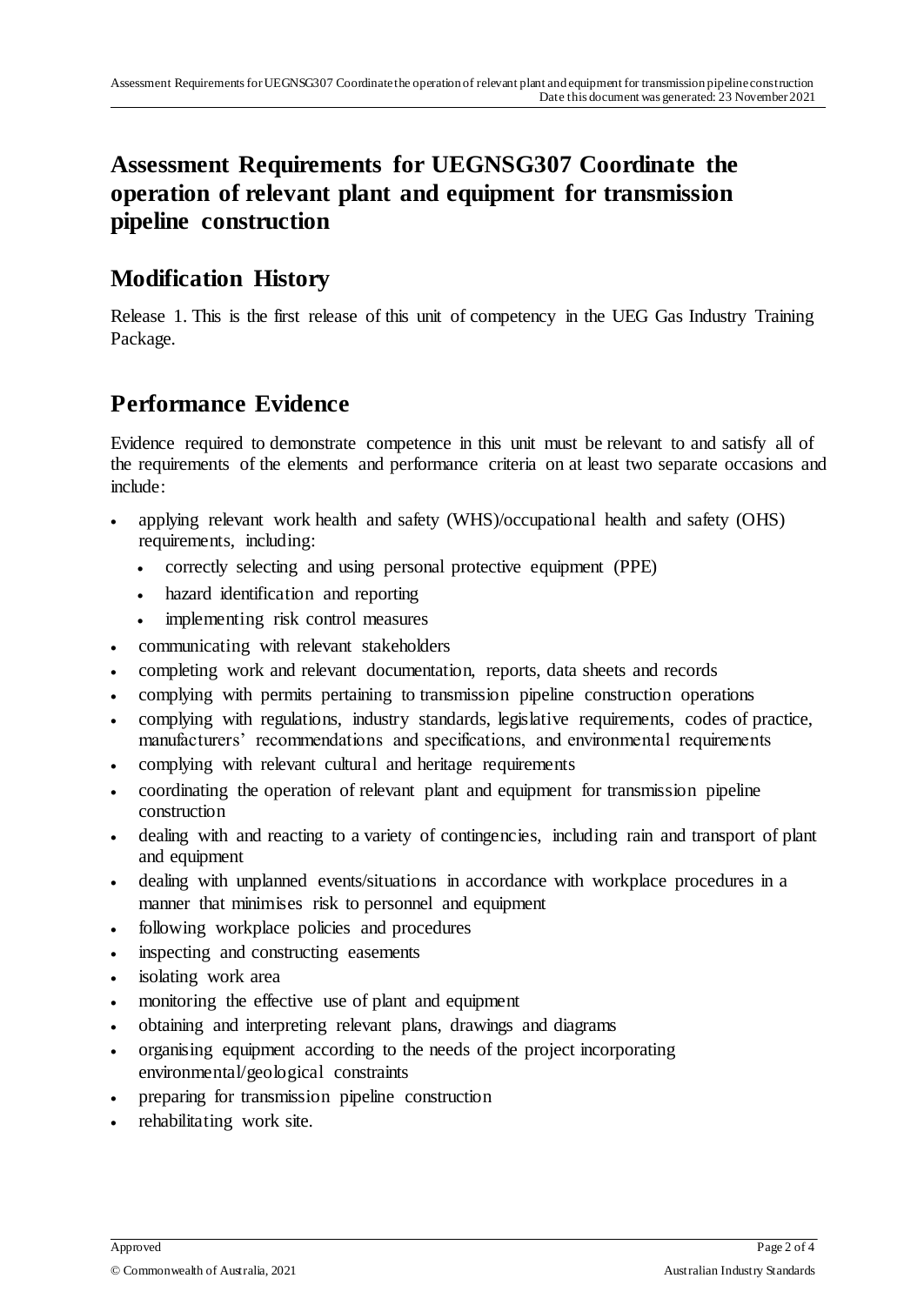# **Knowledge Evidence**

Evidence required to demonstrate competence in this unit must be relevant to and satisfy all of the requirements of the elements and performance criteria and include knowledge of:

- capability and capacity of gas industry transmission pipeline construction plant and equipment across variable terrain and environment
- cultural and heritage requirements
- dealing with contingencies
- easement construction
- effective communication on a gas transmission pipeline construction site (between operators and ground crew)
- fault-finding and troubleshooting techniques
- hazardous activities, including lifting, climbing, working in confined spaces, excavations, trenches and aloft, and use of power tools
- on-site pipeline construction communication strategies and techniques
- operation of transmission pipeline construction plant and equipment
- plant and equipment required for transmission pipeline construction
- quality and safety checks
- regulations, industry standards, legislative requirements, codes of practice, manufacturers' recommendations and specifications, and environmental requirements
- relevant workplace documentation
- relevant workplace policies and procedures
- transmission pipeline construction
- relevant WHS/OHS legislated requirements, including:
	- emergency and incident response
	- hazard identification
	- hazards, risk assessment and control measures
	- manual handling
	- PPE
	- safety data sheets (SDS)
	- work permits and job hazard analysis (JHA), job safety analysis (JSA), job safety and environment analysis (JSEA) and SWMS

#### **Assessment Conditions**

Assessors must hold credentials specified within the Standards for Registered Training Organisations current at the time of assessment.

Assessment must satisfy the Principles of Assessment and Rules of Evidence and all regulatory requirements included within the Standards for Registered Training Organisations current at the time of assessment.

Assessment must occur in workplace operational situations where it is appropriate to do so; where this is not appropriate, assessment must occur in simulated workplace operational